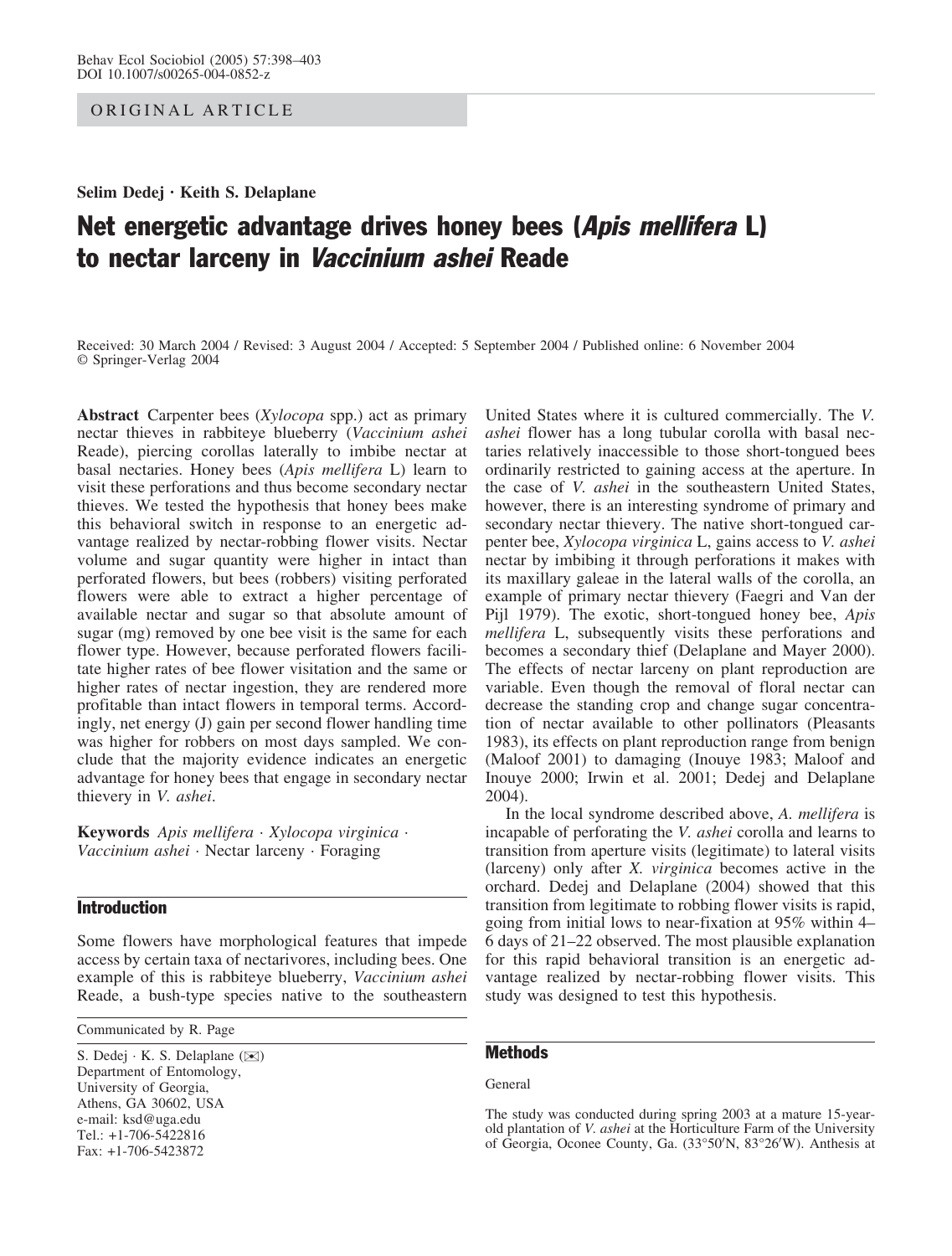this site lasts from shortly after mid-March to mid-April, and quantity of sucrose per flower averages 1.095 mg (range 0.05–4.56) and tends to increase in a flower up to 4 days post-anthesis (Dedej 2004).

Nectar was extracted without excising flowers, using calibrated 1- 5-ml disposable pipettes (Fischer Scientific, Pittsburgh, Pa.) (Corbet 2003); nectar volume was measured to the nearest 0.1  $\mu$ l. Sugar concentration was measured as % Brix (grams sucrose per 100 g solution) (Corbet 2003) using a hand-held refractometer model MT-098 (Taipei, Taiwan) with range 0–80% Brix and accuracy to the nearest 0.5%. The Brix percentage was temperaturecorrected using the correction table provided by the manufacturer. The quantity of sucrose per sample (mg) was calculated by multiplying volume of nectarxtemperature-corrected % Brixxthe sucrose density values after Dafni (1992, p 148).

Nectar standing crop in intact and X. virginica-perforated flowers and quantity of nectar removed by honey bees per V. ashei flower visit

With the intention of calculating how much energy honey bees gain during legitimate or robbing flower visits, we measured nectar standing crop  $(\mu l)$  in unvisited flowers (before bee visitation on that day) ( $n=299$ ) and in flowers after one visit by a honey bee ( $n=275$ ) on each of 6 days (28 and 29 March and 1, 2, 4, and 14 April). These measures were taken for both perforated and intact flowers. The rare occasions when a bee visited a perforated flower legitimately (at the aperture) were excluded from the data set, so that for Tables 1 and 2, "intact" flower=legitimate visits and "perforated" flower=robbing. Nectar standing crop in unvisited flowers was measured early in the morning before bees started visiting flowers (28 and 29 March) or later using cages  $(1.8\times1.8\times1.8)$  m frames covered with Lumite screen; Bioquip, Calif.) to exclude large insects. After measuring nectar standing crop in unvisited flowers (in both perforated and intact flowers), the screen of the cage was removed and honey bees were allowed to visit flowers freely. Once a flower was observed to be visited by a honey bee, the flower was immediately excised, sealed in a plastic container, and its nectar standing crop measured within 1 h. Each day, from 20 to 25 flowers were sampled for each flower class: unvisited/perforated, unvisited/ intact, visited/perforated, visited/intact); from these data we were able to derive average daily nectar standing crop (Table 1), average daily volume  $(\mu l)$  of nectar or quantity of sugar (mg) (S) ingested by one honey bee per flower visited, as well as percentage of available nectar  $(\mu l)$ , percentage of available sugar (mg), and absolute amount of sugar (mg) removed by one bee visit. Nectar ingestion rate for both legitimate and robbing foragers was calculated as the average volume  $(\mu l)$  of nectar per flower for a particular day divided by handling time (seconds, see  $H$  below).

The effects of flower type (intact or perforated) and Julian day on nectar volume  $(\mu l)$ , sugar quantity (mg), and sugar concentration (%) were analyzed before and after one bee visit with a completely randomized design analysis of variance (ANOVA), recognizing the interaction of dayxflower type as test term. An interaction was detected for these variables ( $F \ge 5.1$ ;  $df=2$ ,  $\ge 175$ ;  $P \le 0.002$ ), so each was analyzed by day using residual error as test term (Table 1). The effects of flower type (intact, perforated) on percentage of available nectar  $(\mu l)$ , percentage of available sugar (mg), and absolute amount of sugar (mg) removed by one bee visit were analyzed with analysis of variance recognizing residual error as test term (Table 2).

Honey bee observations and foraging energetics

Foraging in insects involves four components that have unique thermoregulatory requirements and constraints (Heinrich 1993): warm-up prior to take off, intermittent flight between flowers, perching or walking on flowers, and continuous flight to and from the nest. As the first and fourth responses in our study were assumed the same for both legitimate and robbing foragers (experimental orchard and apiary are next to each other), we focused only on the intermittent flight between flowers and perching or walking on flowers.

The intermittent flight time between flowers (Heinrich 1993) or inter-flower movement (Seeley 1985) spent by honey bees approaching (either hovering or not) and landing at flowers was defined as the discrimination time  $(D)$ , as honey bees spend this time discriminating between inflorescences (Gilbert et al. 1991), while the time spent probing floral apertures or, in our case lateral robbery holes, was defined as handling time (H) (Seeley 1985; Dafni 1992). We assume (after Gilbert et al. 1991) that handling time corresponds to ingestion time. While the term handling time is well defined and used in the literature (Seeley 1985; Gilbert et al. 1991; Dafni 1992; Kearns and Inouye 1993), for our purposes we define total observation time as (Discrimination+Handling time), noted as (O).

Over the 6 days of sampling for nectar standing crop (see above), we monitored and timed (with a hand-held stopwatch) the foraging activity of 102 honey bees on *V. ashei* flowers. These observations were made as soon as possible after measuring standing crop. On each day, 10–20 bees performing different types of visitation (legitimate or robbing) were each opportunistically noticed (seconds=0) and followed until they were lost to sight (Stout et al. 2000). For each bee, total time of observation  $(O)$ , time spent discriminating  $(D)$ , time spent probing and ingesting  $(H)$ , as well as number of flowers visited and type of visit performed, were recorded. Individual honey bees displaying mixed behaviors (legitimate+robbing, legitimate+rejection, or robbing+rejection) were excluded from analysis as their number was low  $(n=3)$ . Rejection is indicated when a forager inspects the proximal base of corollas and rejects those without perforations.

Two stopwatches were used to monitor honey-bee foraging behavior. With one stopwatch, the total time of observation  $(O)$  for an individual bee was recorded, while with the other, the handling time  $(H)$  of the same bee was recorded for every flower visited as long as the bee was observed. The second stopwatch was stopped every time the bee stopped probing one flower and was restarted when it began probing another.  $(D)$  was derived as the difference between  $(O)$  and  $(H)$ .

The net energy gain (J) was calculated for both legitimate and robbing honey bee foragers using the following equation modified from Harder and Cruzan (1990):

$$
N_{\rm E}=I_{\rm E}-O_{\rm E}
$$

where  $N_{\rm E}$ =Net energy gain,  $I_{\rm E}$ =Intake energy and  $O_{\rm E}$ =Output energy (energy spent for flight activity during discrimination and handling).

Intake energy (J) was calculated as:

 $I_{\rm E}=nSe$ 

where  $n$ =number of flowers visited during total observation time (O), S=average quantity of sugar ingested from one flower visited (mg) (see above), and *e*=energy content (J) of 1 mg sugar  $[1 \text{ mg}]$ sugar is equivalent to 4.2 calories or 17.6 J  $(4.2 \times 4.186=17.6 \text{ J})$ (Schmidt-Nielsen 1997).

The output energy (J) was calculated as:

$$
O_{\rm E}\text{=}D_{\rm E}\text{+}H_{\rm E}
$$

where  $D<sub>E</sub>$ =quantity of energy spent by honey bee during discrimination time and  $H<sub>E</sub>$ =energy spent during handling time. These were derived from:

$$
D_{\rm E} = w t_{\rm d} k_{\rm d}
$$

and

$$
H_{\rm E} = w t_{\rm h} k_{\rm h}
$$

where w=bee mass (125 mg),  $t<sub>d</sub>$ = total time spent during intermittent flights to inflorescences (seconds) (discrimination time),  $t<sub>h</sub>$ =total time (seconds) spent handling flowers during observations, and  $k_d$  and  $k_h$ =honey bee's mass-specific rates of energy expenditure during inter-floral flight and handling, respectively  $(J/g/sec)$ ;  $k<sub>d</sub>$ and  $k<sub>h</sub>$  were derived from published values of honey bee oxygen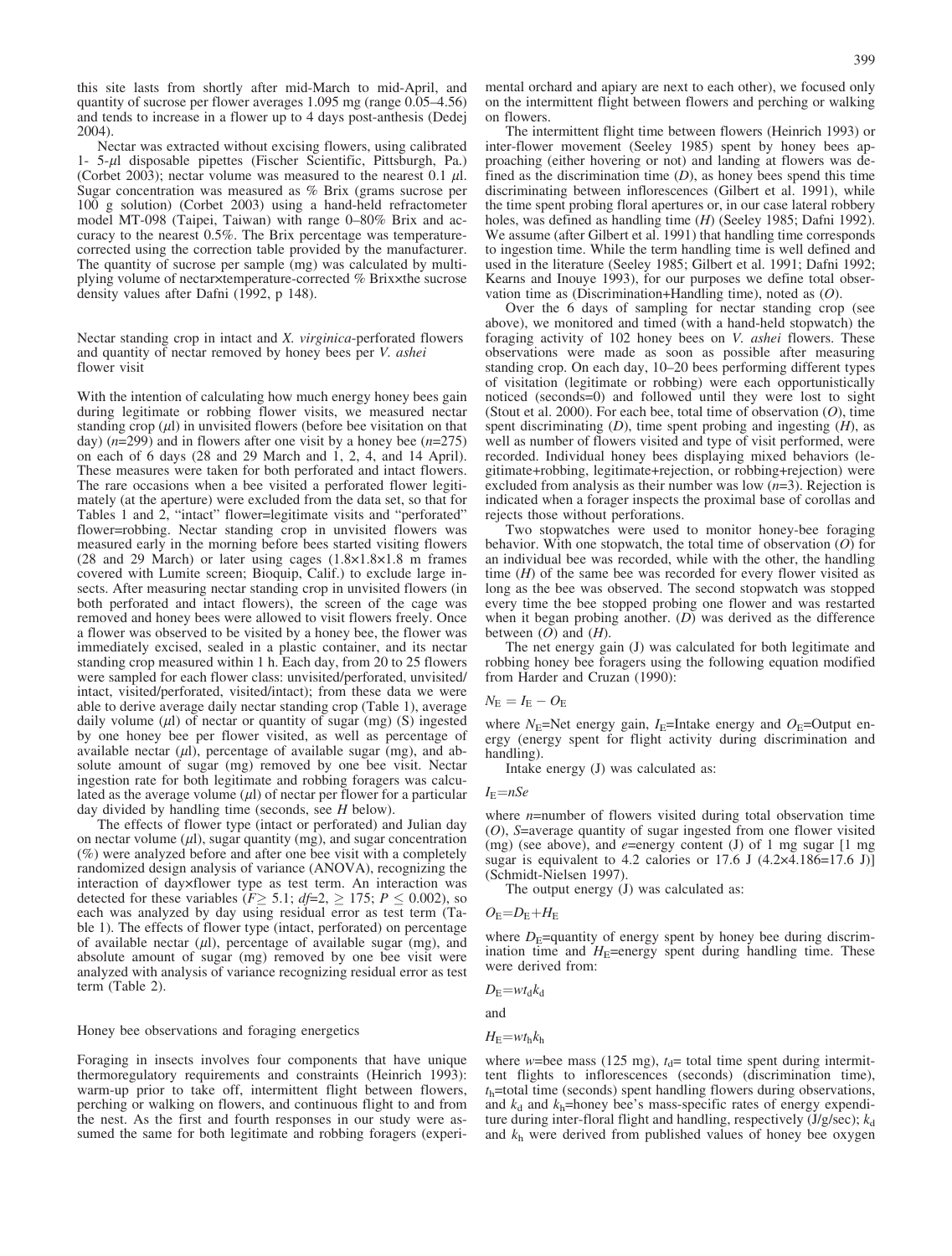consumption. Mass-adjusted oxygen consumption rates during discrimination time were calculated as an average of values of Wolf et al. (1989) for hovering bees and bees during free directional flight (on a 125-mg bee basis), Suarez et al. (1996) for unloaded bees exiting their nest, and Stabentheiner et al. (2003) for "active" foraging-aged bees (at  $25^{\circ}$ C), arriving at a mean value of 75.5 ml  $O<sub>2</sub>/g$  per hour. To calculate energy expended in joules, the volume of oxygen consumed was multiplied by 21.3 (1 ml oxygen consumption for honey bees is equivalent to 21.3 J; Harrison et al. 2001), giving us a value of 1,608.2 J/g per hour or 0.447 J/g per second For handling, we used the values of Wolf et al. (1989) for walking and motionless bees, and those of Stabentheiner et al. (2003) for non-flying "medium activity" foraging-aged bees (at 25 $\degree$ C), arriving at a mean value of 59.1 ml O<sub>2</sub>/g per hour, which when multiplied by 21.3 J gives us a value of 1,258.8 J/g per hour or 0.350 J/g per second. Using these values and average bee mass of

0.056 J/s for discrimination  $(k_d)$  and 0.044 J/s for handling  $(k_h)$ . Effects of type of flower visit performed by honey bees (legitimate or robbing) on time spent probing and ingesting per flower, energy spent per bee handling one flower (Table 3), number flowers visited per minute, total foraging time per flower, net energy gain per flower, net energy gain per second handling, and nectar ingestion rate (Table 4) were tested with a completely randomized ANOVA blocked on Julian days and recognizing the interaction of dayxtype of visit as test term. When type of visit and day interacted, we analyzed independent variables by day and used residual error as test term (Table 4). Means were separated by Duncan's test, and differences accepted at the  $\alpha \leq 0.05$  level (SAS Institute 1992).

125 mg, we determined the rate of energy expenditure per bee to be

### Results

Nectar standing crop in intact and X. virginica-perforated flowers and quantity of nectar removed by honey bees per V. ashei flower visit

Nectar volume was higher in intact than perforated flowers on every sampling day, and this pattern was the same in flowers before or after one bee visit ( $F \geq 6.7$ ;  $df=1$ ,  $\geq$  29; P=0.0001) (Table 1). This pattern was the same for sugar quantity ( $F \ge 10.2$ ;  $df=1, \ge 29$ ;  $P \le$ 0.0025) (Table 1), but for sugar concentration there was no interpretable trend, with highest values switching repeatedly between intact or perforated flowers by day (Table 1). Flower type (intact, perforated) affected the percentage of available nectar and sugar removed by one bee visit ( $F \ge 11.5$ ;  $df=1,10$ ;  $P \le 0.0069$ ), but not absolute amount of sugar removed (Table 2).

Honey bee observations and foraging energetics

In this section we present first those results concerning honey-bee foraging observations, and then report results on foraging energetics. Mean values for variables are distributed between Tables 3 and 4 depending on the presence or absence of ANOVA interactions in their respective analyses.

The number of *V. ashei* flowers visited per minute was either unaffected by type of bee visit or (on 4 of 6 sampling days) higher for robbing than legitimate A. mellifera flower visitors ( $F \ge 5.5$ ;  $df=1$ ,  $\ge 10$ ;  $P \le 0.0309$ ) (Ta-

|                                             |                                                           |                                         | Table 1 Volume, sugar quantity, and sugar concentration of nectar standing crop in intact<br>or perforated V. <i>ashei</i> flowers before or after being visited by one honey bee. The rare<br>occasions when a bee visited a perforated flower legitimately (at the aperture) were ex-<br>cluded from the data set, so that "intact"=legitimate visits and "perforated"=robbing. Data<br>parentheses. Differences between intact or perforated flowers within variable within day<br>were collected over 6 sampling days (Julian). Values are mean±standard error, with n in |                           |                                                                   | day.                                    | are indicated with different letters ( $\alpha$ =0.05 level). We do not report mean values for cells<br>concentration. For subsequent energetic calculations requiring these values, however, we<br>indicated "NA" because flowers in those groups did not yield enough nectar to measure<br>derived estimates based on average concentration values of the same flower type for that |                                         |                                                |                                                                 |                                        |
|---------------------------------------------|-----------------------------------------------------------|-----------------------------------------|-------------------------------------------------------------------------------------------------------------------------------------------------------------------------------------------------------------------------------------------------------------------------------------------------------------------------------------------------------------------------------------------------------------------------------------------------------------------------------------------------------------------------------------------------------------------------------|---------------------------|-------------------------------------------------------------------|-----------------------------------------|---------------------------------------------------------------------------------------------------------------------------------------------------------------------------------------------------------------------------------------------------------------------------------------------------------------------------------------------------------------------------------------|-----------------------------------------|------------------------------------------------|-----------------------------------------------------------------|----------------------------------------|
| Before one bee visit                        |                                                           |                                         |                                                                                                                                                                                                                                                                                                                                                                                                                                                                                                                                                                               |                           |                                                                   | After one bee visit                     |                                                                                                                                                                                                                                                                                                                                                                                       |                                         |                                                |                                                                 |                                        |
| Volume of nectar $(\mu l)$                  |                                                           | Quantity of sugar (mg)                  |                                                                                                                                                                                                                                                                                                                                                                                                                                                                                                                                                                               | Sugar concentration $(%)$ |                                                                   | Volume of nectar $(\mu l)$              |                                                                                                                                                                                                                                                                                                                                                                                       | Quantity of sugar (mg)                  |                                                | Sugar concentration $(\%)$                                      |                                        |
| Intact                                      | Perforated                                                | Intact                                  | Perforated                                                                                                                                                                                                                                                                                                                                                                                                                                                                                                                                                                    | Intact                    | Perforated                                                        | Intact                                  | Perforated                                                                                                                                                                                                                                                                                                                                                                            | Intact                                  | Perforated                                     | Intact                                                          | Perforated                             |
| $3.4 \pm 0.5a$ (25)<br>$4.7 \pm 0.3$ a (20) | $1.9 \pm 0.2$ b $(25)$<br>$0.9 + 0.4$ <sub>b</sub> $(20)$ | $.1\pm 0.2a$ (25)<br>$.5 \pm 0.1a$ (19) | $\begin{array}{c} 0.5\text{\textcolor{red}{\textrm{1.6}}\,(11b\ (25)\ )} \\ 0.3\text{\textcolor{red}{\textrm{4-0.1}}\,(11b\ (20)\ )} \\ 0.4\text{\textcolor{red}{\textrm{4-0.1}}}\,(11b\ (20)\ ) \\ 0.5\text{\textcolor{red}{\textrm{4-0.05}}}\,(25) \\ 0.9\text{\textcolor{red}{\textrm{4-0.05}}}\,(25) \\ 0.2\text{\textcolor{red}{\textrm{4-0.03}}}\,(25) \\ 0.2\text{\textcolor{red}{\textrm{4$                                                                                                                                                                           | $26.2 \pm 1.1a(19)$       | $28.9 \pm 1.3a$ (25) $25.5 \pm 1.1b$ (25)<br>$26.9 \pm 0.9a$ (20) | $1.9 \pm 0.3a$ (22)<br>$2.7\pm0.4a(20)$ | $0.05 \pm 0.02b$ (20)<br>$0.3 \pm 0.1$ b $(20)$                                                                                                                                                                                                                                                                                                                                       | $0.6 \pm 0.1a$ (22)<br>$0.9 + 0.1a(20)$ | $0.07\pm0.03b(20)$<br>$0.01 \pm 0.01$ b $(20)$ | $30.6 \pm 1.2$ (20)<br>$\stackrel{\triangle}{\scriptstyle\geq}$ | ≸<br>≸                                 |
| $2.8 \pm 0.2a$ (23)                         | $0.6 \pm 0.1$ b $(20)$                                    | $.4\pm0.2a(22)$                         |                                                                                                                                                                                                                                                                                                                                                                                                                                                                                                                                                                               | $60.1 \pm 2.36$           | $58.7 \pm 0.2a$ (20)                                              | $\widehat{=}$<br>$.3 + 0.2a$            | $0.1 \pm 0.036$ (21)                                                                                                                                                                                                                                                                                                                                                                  | $0.8\pm0.1a(10)$                        | $0.07\pm0.02b(21)$                             |                                                                 |                                        |
| $2.6 \pm 0.2a$ (25)                         | $.2\pm0.1b(25)$                                           | $.0\pm0.1a(23)$                         |                                                                                                                                                                                                                                                                                                                                                                                                                                                                                                                                                                               | $0.8 + 1.8$ b (           | $1.3 \pm 1.3a$ (25)                                               | $.7\pm0.2a(25)$                         | $0.3 \pm 0.066$ (25)                                                                                                                                                                                                                                                                                                                                                                  | $0.7\pm0.1a(25)$                        | $0.2 \pm 0.03$ b $(25)$                        | $33.9 \pm 1.4$ b (25)                                           | $42.3 \pm 0.2a$ (25)<br>33.8±1.0b (30) |
| $4.9 \pm 0.4a$ (25)                         | $4\pm0.2b(25)$                                            | $2.5 \pm 0.2a$ (25)                     |                                                                                                                                                                                                                                                                                                                                                                                                                                                                                                                                                                               | $+0.3 \pm 1.6a$ (25)      | $31.0 \pm 1.5$ b $(25)$                                           | $2.6 \pm 0.2a$ (25)                     | $0.3 \pm 0.07$ b (30)                                                                                                                                                                                                                                                                                                                                                                 | $.4\pm0.1a(25)$                         | $0.1 \pm 0.03b$ (30)                           | $43.4 \pm 1.3a$ (25)                                            |                                        |
| $1.8 \pm 0.2a(41)$                          | $0.3 \pm 0.9$ b $(25)$                                    | $0.7\pm0.1a(41)$                        |                                                                                                                                                                                                                                                                                                                                                                                                                                                                                                                                                                               | $33.6 \pm 1.2b$ (41)      | $42.2 \pm 0.9a$ (25)                                              | $1.7\pm0.3a(22)$                        | $0.2 \pm 0.04$ b (35)                                                                                                                                                                                                                                                                                                                                                                 | $0.6 \pm 0.1a$ (22)                     | $0.1 \pm 0.01b$ (35)                           | $30.6 \pm 1.3a$ (22)                                            | $30.0 \pm 0.4a(35)$                    |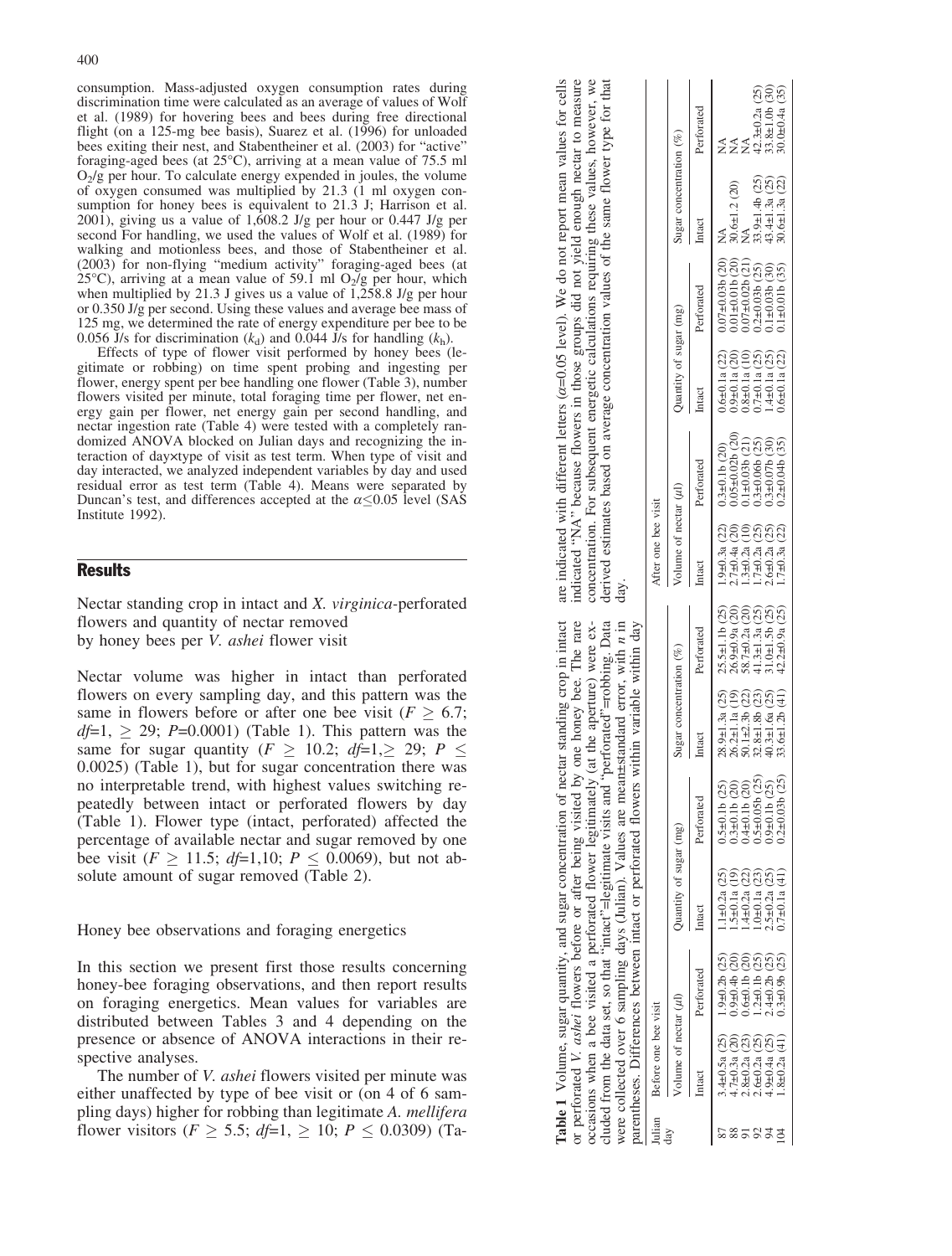Table 2 Percentage of available nectar, percentage of available sugar, and absolute amount of sugar removed by one honey bee visit to V. ashei. The rare occasions when a bee visited a perforated flower legitimately (at the aperture) were excluded from the data

set, so that "intact"=legitimate visits and "perforated"=robbing. Values are mean $\pm$ standard error, with *n* in parentheses. Means within a row followed by the same letter are not significantly different at the  $\alpha$ =0.05 level.

|                                                                                                                                                                                            | Type of flower                                             |                                                             |
|--------------------------------------------------------------------------------------------------------------------------------------------------------------------------------------------|------------------------------------------------------------|-------------------------------------------------------------|
|                                                                                                                                                                                            | Intact                                                     | Perforated                                                  |
| Percentage of available nectar $(\mu l)$ removed by one bee visit<br>Percentage of available sugar (mg) removed by one bee visit<br>Absolute amount of sugar (mg) removed by one bee visit | $37.9\pm 6.9b(6)$<br>$36.1\pm4.9b(6)$<br>$0.5 \pm 0.1a(6)$ | $76.3 \pm 9.0a(6)$<br>$77.4 \pm 7.4a(6)$<br>$0.4\pm0.1a(6)$ |

Table 3 Average time and energy spent by one honey bee handling one flower during legitimate or robbing flower visits to V. ashei. Data were collected only for individual bees successively expressing one behavior type. Values are mean±standard error, with  $n$  in parentheses. Means within a row followed by the same letter are not significantly different at the  $\alpha$ =0.05 level. As no interactions were noted between type of bee visit and sampling day, data are pooled by type of visit.

|                                                                                                                                     | Type of bee visit on flowers             |                                         |
|-------------------------------------------------------------------------------------------------------------------------------------|------------------------------------------|-----------------------------------------|
|                                                                                                                                     | Legitimate                               | Robbing                                 |
| Time (seconds) spent probing and ingesting per flower $(H)$<br>Energy (J) spent handling one flower $(k_h \times$ seconds handling) | $11.4\pm0.6a(50)$<br>$0.5 \pm 0.03a(50)$ | $5.8 \pm 0.3b(52)$<br>$0.3\pm0.01b(52)$ |

ble 4). Total foraging time per flower  $(O)$  (Discrimination+Handling time) was either unaffected by type of visit or (on 3 of 6 sampling days) longer for legitimate flower visitors ( $F \ge 4.6$ ;  $df=1,18$ ;  $P \le 0.0473$ ) (Table 4). Nectar ingestion rate was either unaffected by type of visit or (on 3 of 6 sampling days) significantly higher for robbers (F  $\geq 15.7$ ;  $df=1, \geq 10$ ;  $P \leq 0.001$ ) (Table 4). Average time spent probing and ingesting per flower  $(H)$  was affected by type of bee visit  $(F=48.1; df=1.5; P=0.001)$  but not day. On average, honey bees spent more time handling a flower during legitimate visits than during robbing (Table 3).

There were significant effects of type of bee visit for net energy gain per flower on 5 of 6 sampling days ( $F \geq$ 7.3; *df*=1,  $\ge$  9; *P*  $\le$  0.0144); however, the trend was inconsistent, with higher net energy gain for legitimate visitors on 3 of 5 days and the reverse pattern the other 2 (Table 4). Energy spent per bee handling one flower was significantly affected by type of bee visit  $(F=48.1; df=1.5;$ P=0.001) but not day; on average, honey bees spent more energy handling one flower during legitimate than robbing visits (Table 3). Net energy gain per second handling time was either unaffected by type of bee visit or (on 4 of 6 sampling days) significantly higher for robbers ( $F \geq$ 7.3;  $df=1$ ,  $\geq 10$ ;  $P \leq 0.0151$ ) (Table 4).

# **Discussion**

Nectar standing crop in intact and X. virginica-perforated flowers and quantity of nectar removed by honey bees per V. ashei flower visit

Nectar standing crop per flower, whether measured by volume  $(\mu l)$  of nectar or quantity (mg) of sugar, was higher in intact than perforated flowers, whether before or after one honey bee visit (Table 1). The most straight-

forward explanation is a higher frequency of bee visitation and nectar depletion in robbed (perforated) versus unrobbed (intact) flowers. However, it is important to note that these measures were taken before bee visitation in early morning (or in tents), so that any effect of depletion had carried over from the previous day. Under natural conditions, honey bees strongly prefer perforated flowers of V. ashei over intact ones (Dedej and Delaplane 2004). Our findings with *V. ashei* are incongruent with the conclusion of Navarro (2001) that robbed versus un-robbed flowers in Macleania bullata Yeo do not differ with respect to nectar standing crop, but are congruent with the results of Maloof (2001) who found less nectar in robbed than un-robbed flowers of Corydalis caseana Gray, and with those of Stout et al. (2000) who found half the nectar in robbed versus un-robbed flowers of Linaria vulgaris P. Mill.

After one visit, robbing visitors removed a higher fraction of available nectar from perforated flowers (% of volume,  $\mu$ ) than did legitimate visitors from intact flowers; the same held true for percentage of available sugar (mg) (Table 2). In spite of these relative results, the absolute amount (mg) of sugar removed by one bee visit was not different between legitimate visitors or robbers, the significance of which is discussed below.

Honey-bee observations and foraging energetics

From the results presented in Tables 3 and 4, we summarize the following: honey bees expressed a higher rate of V. ashei flower visitation if they engaged in nectar larceny (Table 4). These robbing visits were associated with comparatively reduced foraging time per flower, higher bee nectar ingestion rates (Table 4), and lower flower handling times (Table 3). When legitimate versus robbing foragers are compared in terms of energetic pa-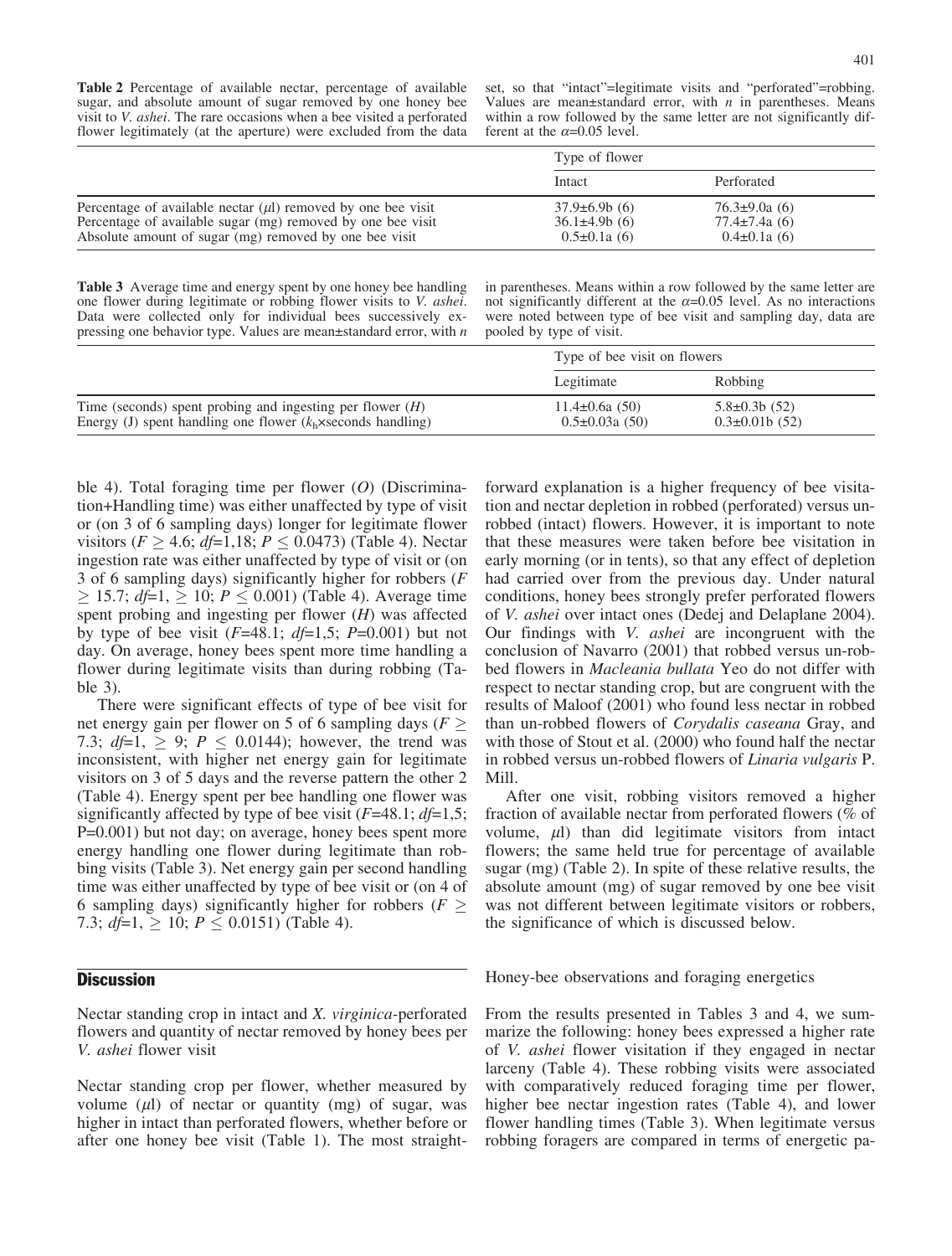|       |                                   |                     | egitimate $(Leg)$ or robbing $(Rob)$ V. ashei flower visits. | <b>Table 4</b> Foraging rates, net energy gain, and nectar ingestion rates per honey bee during<br>Data were collected only for<br>ndividual bees successively expressing one behavior type. As interactions between type of |                                                   |                      |                                                                 |                      | bee visit and sampling day were noted for these dependent variables, data are presented by<br>day. Values are mean±standard error, with <i>n</i> in parentheses. Means within a row for each<br>variable followed by the same letter are not significantly different at the $\alpha$ =0.05 level. |                        |
|-------|-----------------------------------|---------------------|--------------------------------------------------------------|------------------------------------------------------------------------------------------------------------------------------------------------------------------------------------------------------------------------------|---------------------------------------------------|----------------------|-----------------------------------------------------------------|----------------------|---------------------------------------------------------------------------------------------------------------------------------------------------------------------------------------------------------------------------------------------------------------------------------------------------|------------------------|
| ulian | Number flowers visited<br>per min |                     | Fotal foraging time $(O)$<br>per flower (s)                  |                                                                                                                                                                                                                              | Net energy gain (J) $(N_E=I_E-O_E)$<br>per flower |                      | Net energy gain (J) $(N_E=I_E-O_E)$<br>per second handling time |                      | Nectar ingestion rate (µl/s)                                                                                                                                                                                                                                                                      |                        |
|       |                                   | ko<br>≧             |                                                              | Rob                                                                                                                                                                                                                          | Leg                                               | Roh                  | Leg                                                             | Rob                  | Leg                                                                                                                                                                                                                                                                                               | Roh                    |
|       | $2.6 \pm 0.3$ b (5)               | $0.3 \pm 0.9a$ (7)  | $25.6 + 4a(5)$                                               | $12.7\pm3.9a(7)$                                                                                                                                                                                                             | $6.5 \pm 0.2a(5)$                                 | $7.1 \pm 0.2a$ (7)   | $0.6 \pm 0.03$ b (5)                                            | $.2\pm0.1a(7)$       | $0.1 \pm 0.01b(5)$                                                                                                                                                                                                                                                                                | $0.3 \pm 0.02a$ (7)    |
|       | $2.5 \pm 0.2b$ (10)               | $6.8 \pm 0.6a$ (10) | $26.2 \pm 2.5a$ (10                                          | $10.0 + 1.5b(10)$                                                                                                                                                                                                            | $8.2 \pm 0.1a$ (10)                               | $3.8 \pm 0.1$ b (10) | $0.9\pm0.2a(10)$                                                | $0.8\pm0.1a(10)$     | $0.2 \pm 0.04a(10)$                                                                                                                                                                                                                                                                               | $0.2 \pm 0.02$ a (10   |
|       | $3.3 \pm 0.5a$ (5)                | $4.2 \pm 0.4a$ (6)  | $20.6 \pm 3.8a(5)$                                           | $15.1 \pm 1.8a$ (6)                                                                                                                                                                                                          | $9.2 \pm 0.2a$ (5)                                | $5.6 \pm 0.1$ b (6)  | $.2\pm0.3a(5)$                                                  | $1.0 \pm 0.2a(6)$    | $0.1 \pm 0.03a(5)$                                                                                                                                                                                                                                                                                | $0.1 \pm 0.02a(6)$     |
|       | $4.0 + 0.3a(10)$                  | $1.2 \pm 0.5a$ (10) | $16.0 \pm 1.3a$ (10)                                         | $16.0 \pm 1.7a(10)$                                                                                                                                                                                                          | $4.8 \pm 0.1$ b (10)                              | $5.6 \pm 0.1a(10)$   | $0.5 \pm 0.08$ b (10)                                           | $0.9 + 0.1a(10)$     | $0.1\pm 0.01a(10)$                                                                                                                                                                                                                                                                                | $0.1\pm 0.02a(10)$     |
|       | $2.6 \pm 0.3$ b (10               | $4\pm 0.7a(9)$      | $26.3 \pm 3.6a$ (10)                                         | $16.7 \pm 2.6b$ (9)                                                                                                                                                                                                          | $(7.7\pm0.2a(10))$                                | $2.6 \pm 0.1$ b (9)  | $1.4\pm0.1b(10)$                                                | $2.4 \pm 0.4a$ (9)   | $0.2\pm0.02b(10)$                                                                                                                                                                                                                                                                                 | $0.4 \pm 0.05a$ (9)    |
|       | $4.3 \pm 0.3$ b (10)              | $3.7 + 0.5a$        | $(4.6 \pm 1.1a)$ (10)                                        | $7.1 \pm 0.4$ b (10)                                                                                                                                                                                                         | 0.010(100)                                        | $1.2 \pm 0.02a(10)$  | $0.1 \pm 0.02b$ (10)                                            | $0.3 \pm 0.02a$ (10) | $0.01\pm0.001b(10)$                                                                                                                                                                                                                                                                               | $0.03 \pm 0.002a$ (10) |
|       |                                   |                     |                                                              |                                                                                                                                                                                                                              |                                                   |                      |                                                                 |                      |                                                                                                                                                                                                                                                                                                   |                        |

rameters, there is either parity between the two or advantage for robbers; the only parameter in which an apparent advantage was detected for legitimate foragers was net energy gain per flower, which was higher for legitimate foragers on 3 of 5 sampling days (higher for robbing the other 2) (Table 4). For handling energy spent per flower (Table 3), there was unambiguous advantage for robbers, and for net energy gain per second handling time there was either parity or, on 4 of 6 days, advantage for robbers (Table 4). Thus, we conclude that the majority evidence indicates an energetic advantage for honey bees that engage in nectar thievery in V. ashei.

The proximal causes of this advantage appear to be foraging and flower handling habits that result in comparatively higher rates of flower visitation and energy intake; so, honey bees gain temporal energetic advantage by accessing the nectar in V. ashei corollas via the lateral perforations made by X. virginica.

The distal cause may be flower morphology that impairs rapid access to the basal nectaries via legitimate (aperture) visits. Lyrene (1994) suggested that Vaccinium spp. flowers with comparatively short and wide corollas and large apertures are more amenable to honey bee visitation. Flowers of Vaccinium spp. generally express the unfavorable end of these spectra, especially depth of corollas at ca. 9–11 mm (Free 1993). European subspecies of A. mellifera, with tongue length of 5.7–6.6 mm (Winston 1987), are handicapped and sometimes compensate in behaviors other than robbing. Honey bees have been reported to visit other Ericaceae (*Echium* spp.) with deep corollas by pushing their heads through the aperture to reach nectaries (Corbet et al. 1995). In our case, the lateral robbery holes made by X. virginica afford faster access by A. mellifera to the basal nectaries of V. ashei, improving energetic profitability of a resource otherwise compromised by inconvenient morphology. It is also noteworthy that the absolute amount (mg) of sugar removed by one bee visit was not different between legitimate or robbing foragers even though the percentage of available nectar  $(\mu l)$  and sugar (mg) removed was higher for robbers (Table 2). This suggests that the flower perforations enable short-tongued honey bees to extract available resources more efficiently, to the point that the energetic profitability of a perforated flower (otherwise inferior, Table 1) is rendered similar to an intact flower (Table 2). Add to this the fact that perforated flowers enable more rapid foraging (Tables 3 and 4), and the temporal energetic superiority of perforated flowers becomes apparent.

Nectar-collecting honey bees and bumble bees (Bombus spp.) are expected to forage in a manner that maximizes rate of net energy intake (Hodges and Wolf 1981; Harder and Real 1987). In our case, this optimality was realized by the expression of secondary nectar larceny which, in turn, was associated with the dual benefits of increased flower visitation rates and (more variably) nectar ingestion rates. Flower visitation rate (Table 4) is a product of flower handling time (Table 3); by probing lateral robbery holes, A. mellifera was able to reduce